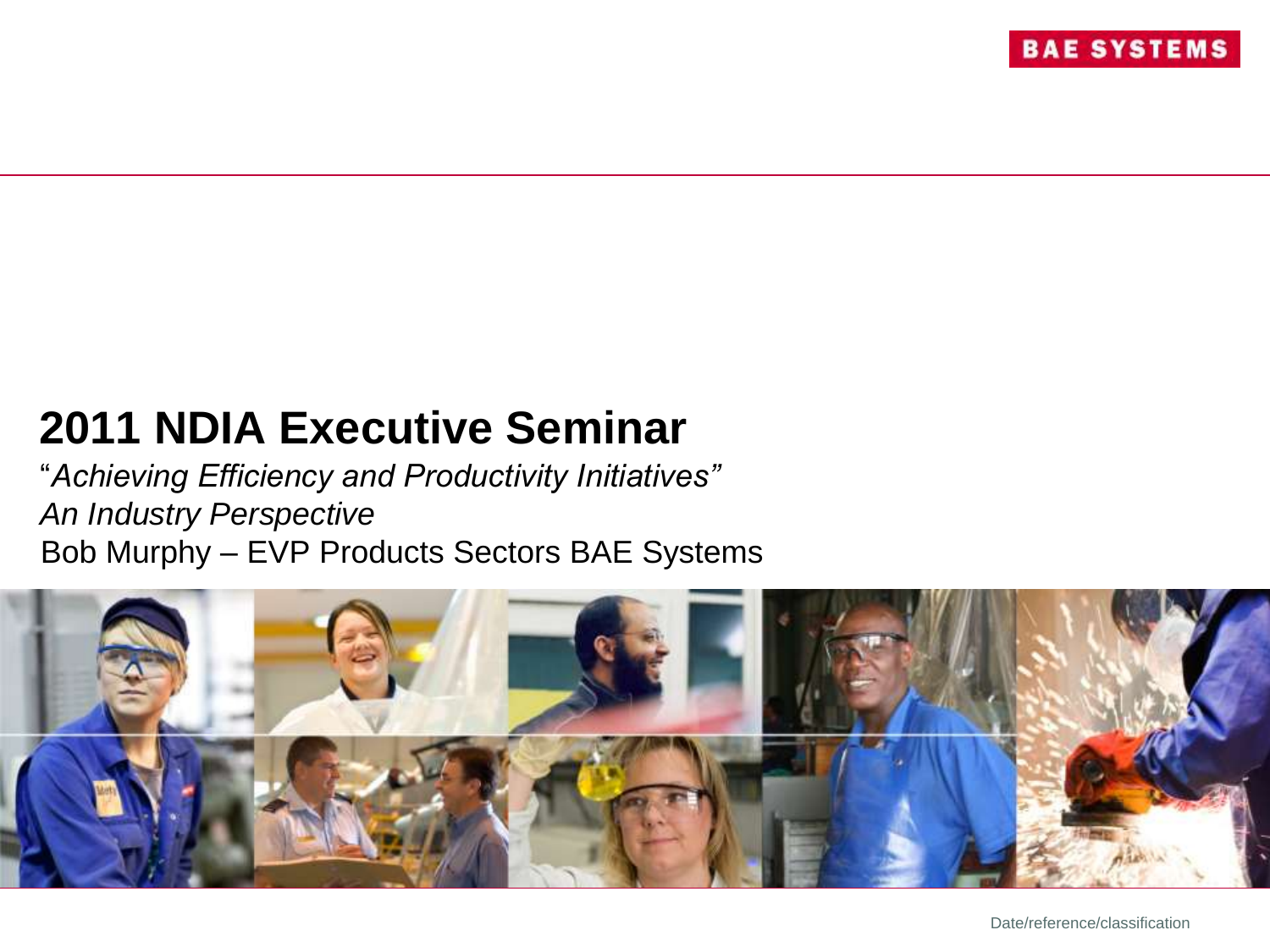# **A Challenging Environment**

### **Global Economic Recovery is Still Fragile**

**Japanese Crisis** 

#### **The Worldwide Defense Market is in Decline**….

■ 20-30% Reduction over Next 5 Years

#### **Still Engaged in Iraq and Afghanistan**

#### **Escalating Turbulence in the Mid-East and Northern Africa**

Supporting NATO in the Libya Mission

#### **US Defense Budget Flat**

Sec Gates Seeking \$100B in Savings over next 5 Years

#### **Ongoing Continuing Resolution for 2011**

## **The Environment is Dynamic…Change is Accelerating… Be Lean, Agile & Ready to Adapt**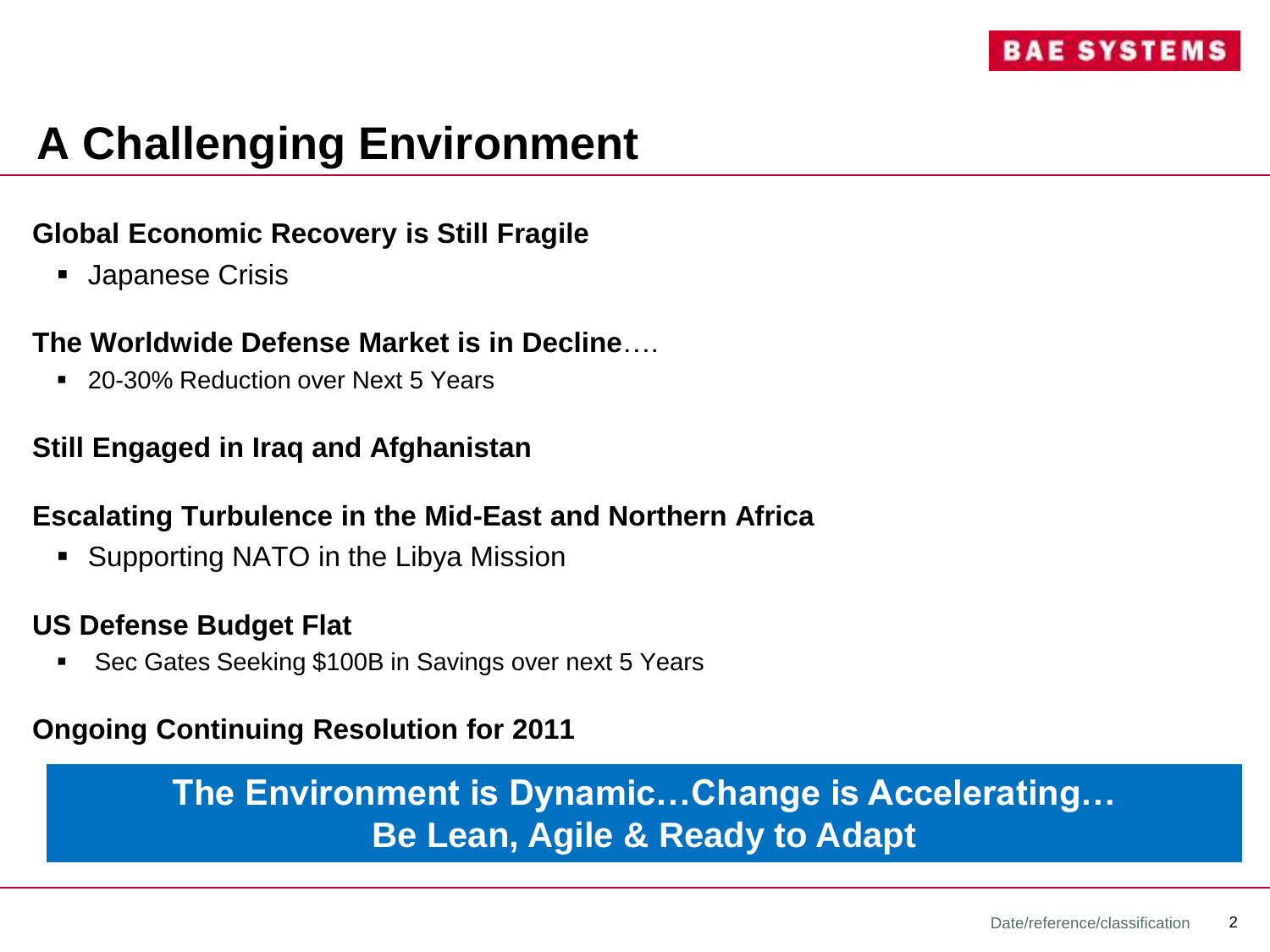# **Reducing Cost to Increase Agility**

### **Represent All Industry**

- Non-Attribution, No Names, No Numbers
- Small/Medium/Large Companies
- Manufacturers and Services

### **Present an Industry Wide Perspective**

- Find the Themes Applicable to All
- Focus on the General Issues vs. Individual Issues

## **General Themes that Emerged**

- Industry Welcomes OSD Focus On the Issue
- Understand and Support the Deficit Reduction Effort
- Working to Find A Win-Win Scenario
- Must Generate Profit to Serve Our Customers and Provide a Competitive Return to Shareholders
- Providing Required Products, Systems & Services at Fair and Reasonable Prices

## **Get Required Capability to the Fight as Efficiently as Possible!**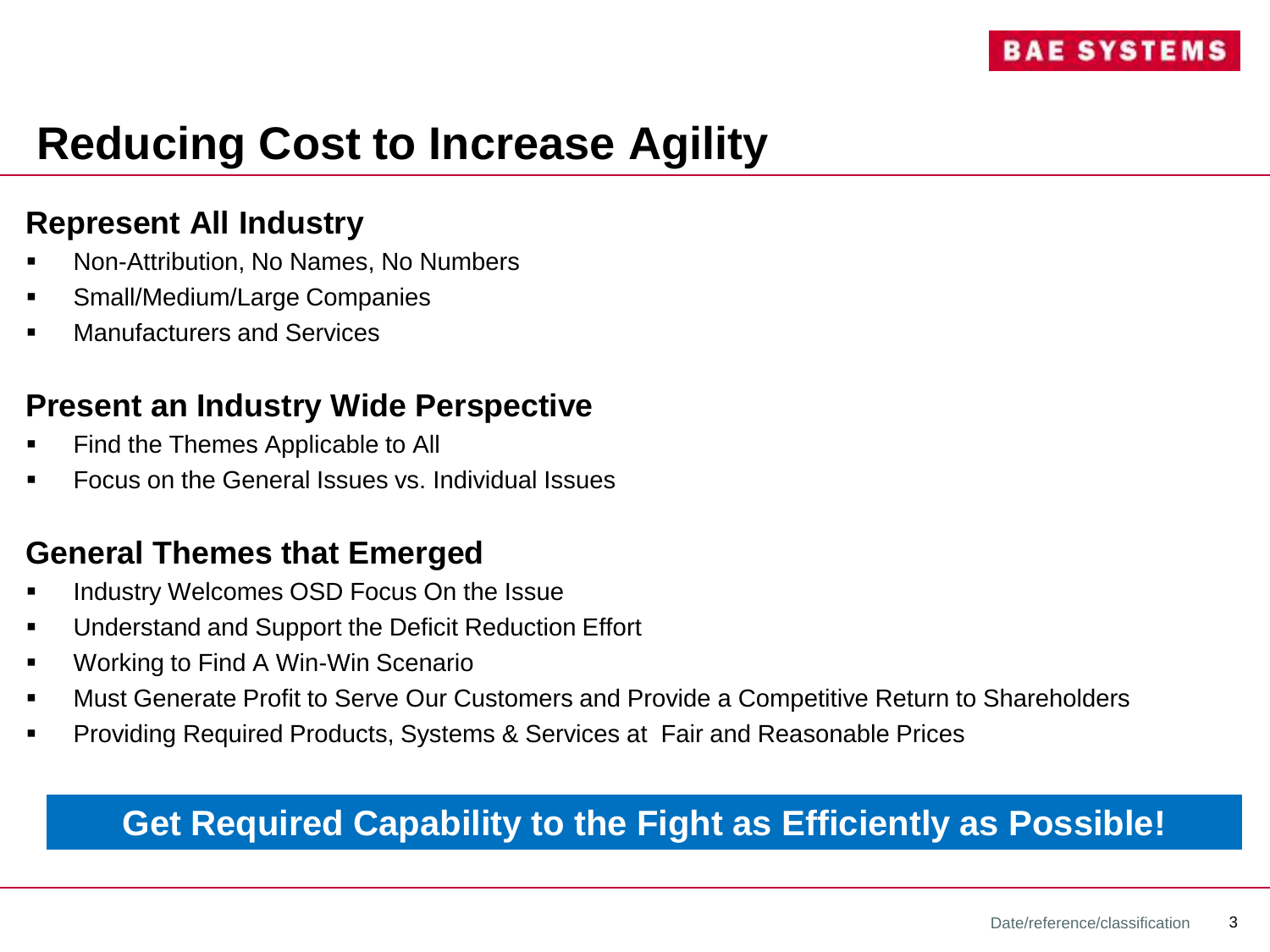# **Some Notable Industry Responses to the Challenge**

#### **Overall**

- Implementing Cost Reduction wherever possible
- Reorganization as Required to Support the Market
	- Facility & Headcount Reductions
- Improve/Adopt Best Practices
	- Focus on Continuous Improvement to Deliver Commitments on Cost, Schedule & Technical Performance Consistently

### **Large Business Specific**

- Implementation of Shared Services
- Changes in Benefit Packages
	- Modification to 401k/Pension Plans
	- Adoption of Aggressive Wellness Plans
	- Elimination of Some Benefits

### **Medium/Small Businesses**

- Reduction/Elimination of 401k plans and Medical Benefits
- Elimination of All Benefits

## **Reduce G&A Cost… But be Compliant with Regulatory Requirements**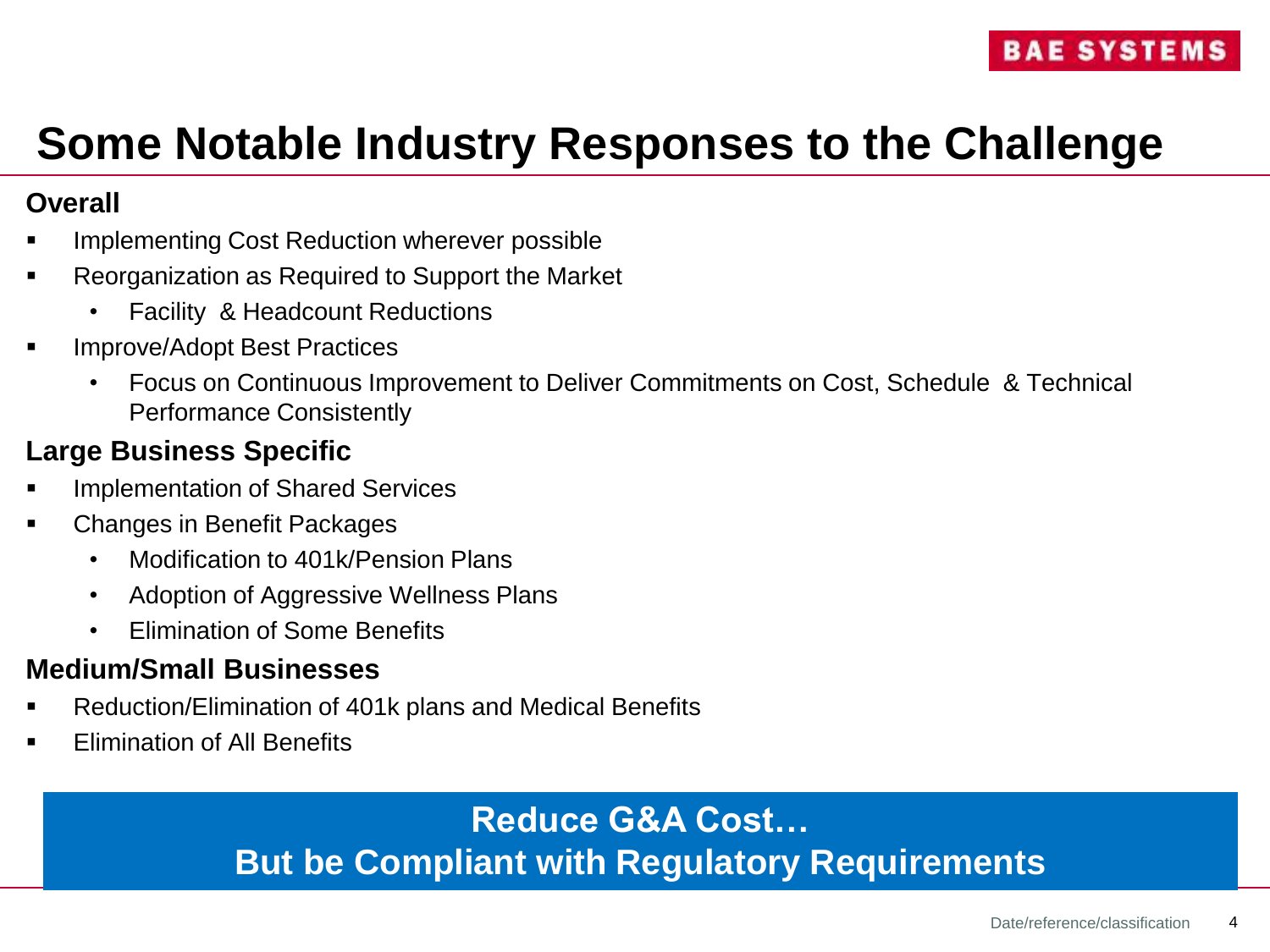# **Industry Continuously Addresses Efficiency**

## **Industry is Motivated by Markets to Reduce Cost**

- Efficiencies Drive Improved Competitive Positions Enabling:
	- Reinvestment in the Business
	- A Reasonable Return to the Shareholders
- Efficiencies Enhance the Ability to Win Follow-on Contracts
- Continuous Efficiency Improvement is a Way of Life (Lean, Six Sigma, BPI)

## **Lessons Learned in Industry Can be Applied to the Government**

- Bureaucracy is a Cultural Issue
	- Increased Surveillance is Not the Answer Incentives Are
	- Bureaucracy Reduces Efficiencies & Stifles Productivity
	- Once Established , Extremely Difficult to Eliminate
- Requirements Creep
	- 80% Solution Now vs. 95% Solution Later Later Never Comes….
- Excessive Testing
	- Testers are Incentivized to Test , rather than, Field Equipment

## **Reducing Cost Requires Actions From All Stakeholders to Change the Contracting Environment**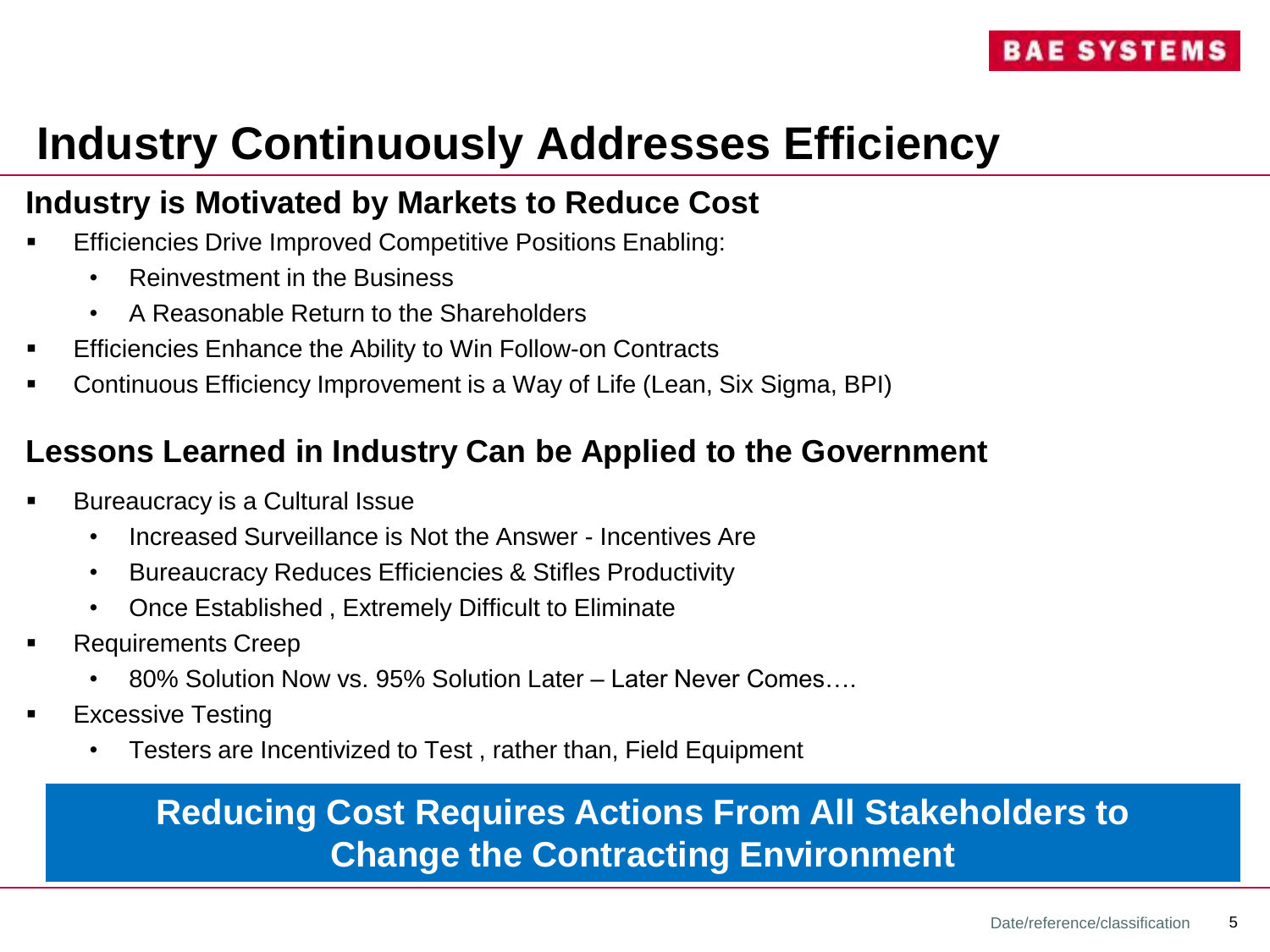# **Potential Regulatory Change to Enable Cost Reduction**

- Refocus on Commercial Item Acquisition
	- FAR Part 12 vs. FAR Part 15 Refine "Government Unique"
- Military Purpose Non-Developmental Items (MPNDI)
	- It is Proven Rapid Fielding Initiative (RFI) & Rapid Equipping Force (REF)
	- It Encourages Product Development Using IRAD Dollars
	- Attracts Non-Traditional Suppliers Increases Competition
- Consolidate Sub-Contracting Requirements to a "Total Enterprise" Metric
	- Individual Sub-Contracting Plans are Expensive for Everyone
- Consolidate DCAA and DCMA into a Single Entity Speak with 1 Voice
	- ID & Eliminate Reporting Requirements Providing Minimal Value
	- Institute and Enforce Mandatory Timetables for Contract Administration
	- *There are Service Task Orders Open after 7 Years waiting for Audits*

## **Elimination of Excessive Regulations & Reporting Will Reduce Cost & Increase Efficiencies**